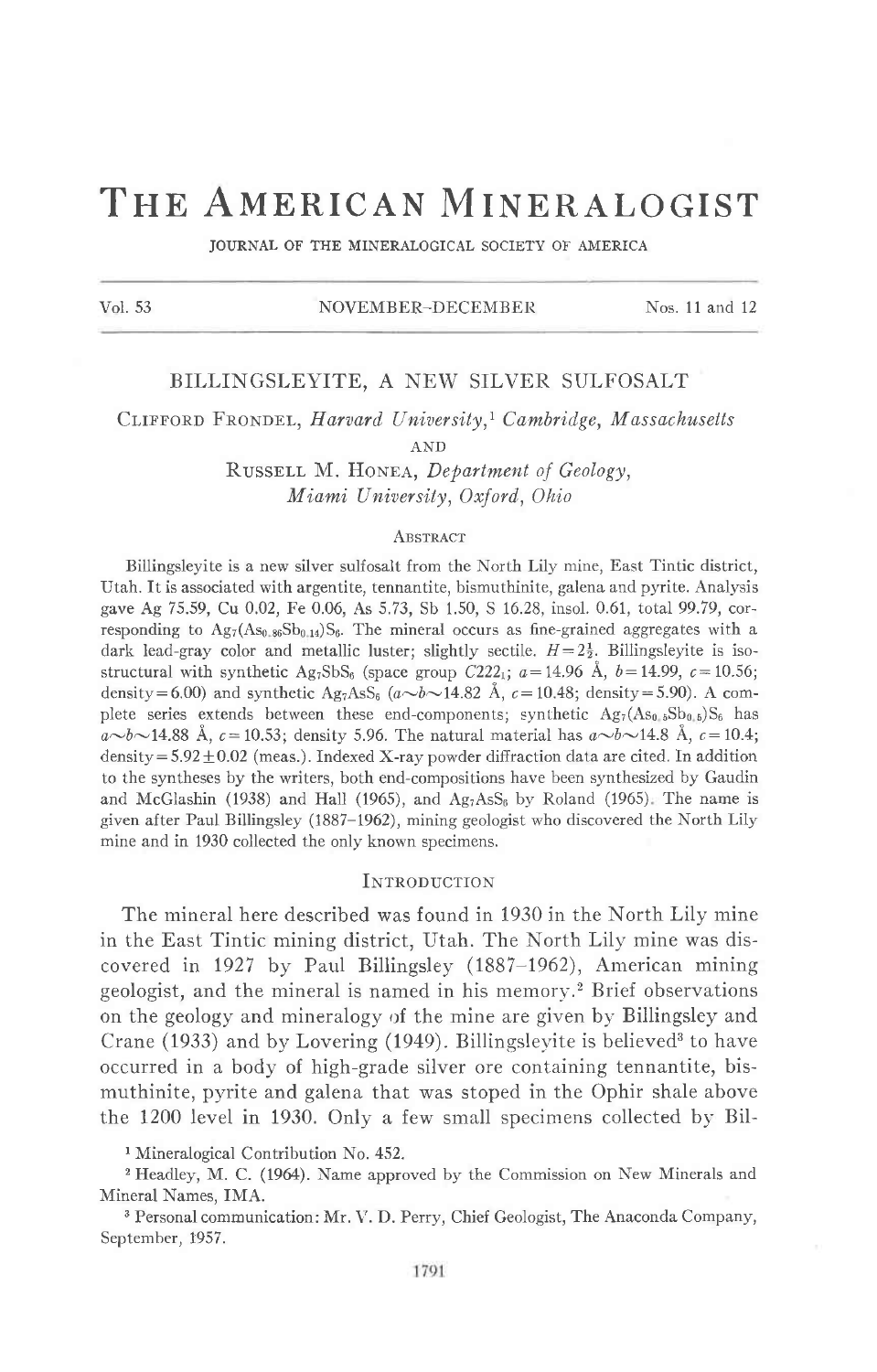lingsley and transmitted by Mr. Robert D. Hoffman to the Harvard Museum appear to have been preserved. Pearceite has been said to occur in this orebody, but the material may have been billingsleyite. We have identified pearceite, however, in ores from other locations in the Tintic district.

## PHYSICAL PROPERTIES

Billingsleyite occurs as fine grained aggregates with a dark lead-gray color and a metallic luster. The mineral is slightly sectile; it is not malleable, but under heavy pressure in a mortar and pestle crushes to form polished aggregates. The hardness is  $2\frac{1}{2}$ ; the scratch made by a knife blade has a bright metallic luster and a silvery color. The mineral has a more marked metallic character than does pearceite-arsenpolybasite, and tends to lead-gray rather than to iron-black in coior. The density of the analyzed natural material as measured on the Berman microbalance varied from 5.6 to 5.9. The variation undoubtedly is caused by minute open pores visibie locally in the grains. The higher values,  $5.92 \pm 0.02$ , overlap the values 5.92 interpolated for the present composition from the measured and calculated values of the synthetic end-compositions of the solid solution series,  $Ag_7AsS_6-Ag_7SbS_6$ , to which billingsleyite belongs (Table 1).

In polished section the mineral is homogeneous. Small areas of argentite were noted in some sections, and the stronger diffraction lines of argentite were observed on some X-ray powder patterns taken of bulk samples.

The etch reactions are similar to those of pearceite except that KOH solution gives a positive reaction. The appearance and etch reactions of the synthetic antimony analogue of billingsleyite,  $Ag_7SbS_6$ , are quite similar to those of stephanite. The mineral is conveniently identified by

|                  | $Ag_7SbS_6$ | $Ag_7(Sb_{0.5}As_{0.5})S_6$ | Billingsleyite<br>Ag <sub>7</sub> AsS <sub>6</sub> |
|------------------|-------------|-----------------------------|----------------------------------------------------|
| Space group      | $C222_1$    |                             |                                                    |
| $\boldsymbol{a}$ | 14.96 Å     | 14.88 A <sup>a</sup>        | 14.82 Å <sup>a</sup>                               |
| $\boldsymbol{b}$ | 14.99       | 14.88 <sup>a</sup>          | 14.82 <sup>a</sup>                                 |
| c                | 10.56       | 10.53                       | 10.48                                              |
| $G$ (meas.)      | 6.00        | 5.96                        | 5.90                                               |
| $G$ (calc.)      | 6.00        | 5.96                        | 5.90                                               |
| Ζ                | 8           | 8                           | 8                                                  |

TABLE 1. UNIT CELL DIMENSIONS OF SYNTHETIC  $Ag_7SbS_6-Ag_7AsS_6$ 

<sup>a</sup> Cell edges obtained from powder diffraction data in which there is not sufficient resolution of  $(h00)$  and  $(0k0)$  to obtain unique values for a and b.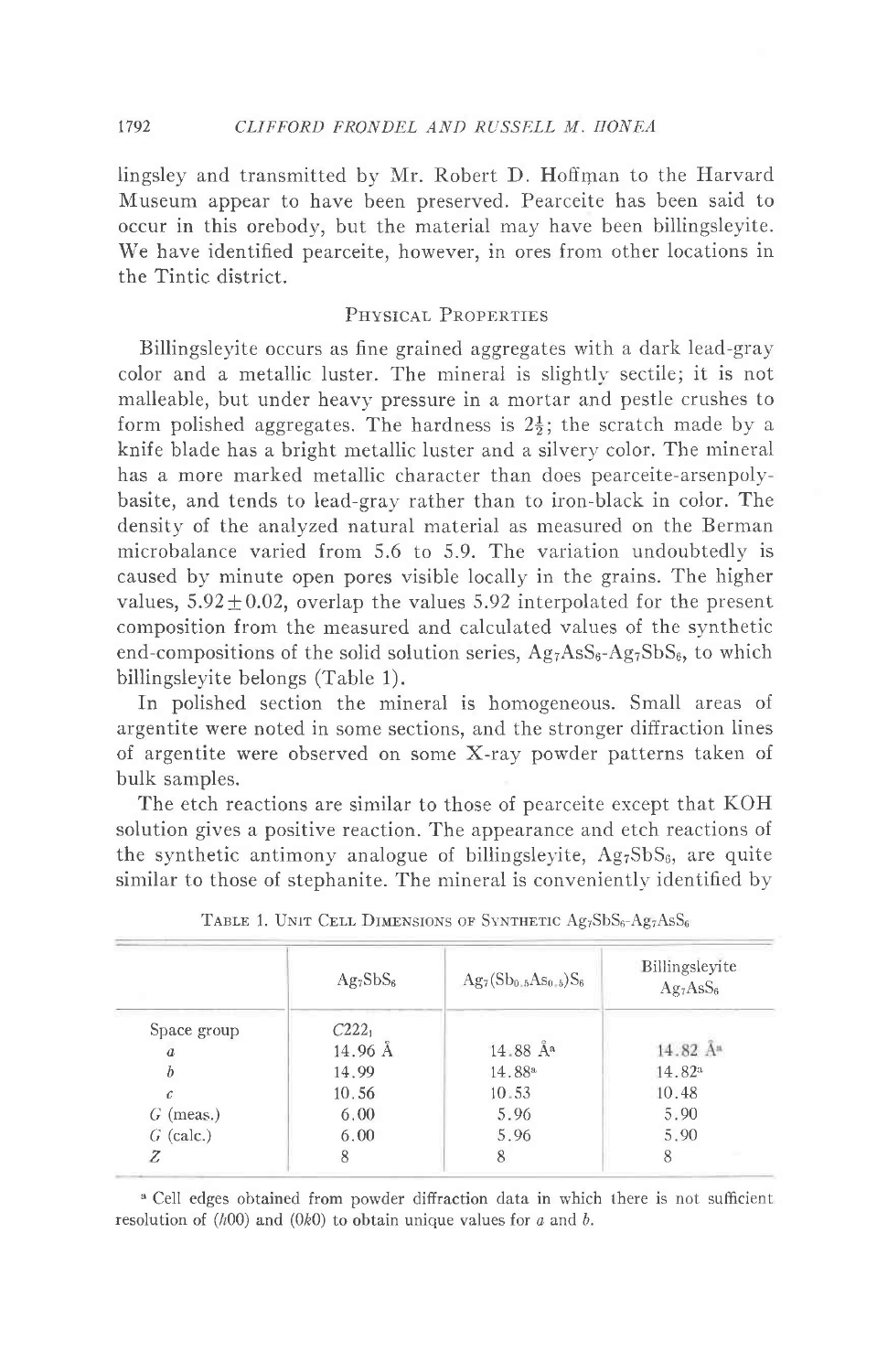#### BILLINGSLEYITE 1793

its X-ray powder pattern (Table 2). The pattern of the natural material and of the svnthetic end-compositions are distinct from those of the isodimorphous pearceite-antimonpearceite and polybasite-arsenpolybasite series (Frondel, 1963), in which Cu is an essential component (Hall, 1967), and from those of other silver sulfosalts.

## X-RAY CRYSTALLOGRAPHY

Single crvstals of the natural material were not available, but fragments adequate for X-ray study by single-crystal methods were obtained from a synthetic crystal of the composition  $Ag_7SbS_6$ . Cone-axis precession photographs taken along the  $b$  and  $c$  axes together with 0, 1 and 2 level precession photographs taken perpendicular to these axes established the cell dimensions and space group (Table 1). The cell dimensions for synthetic  $Ag_7AsS_6$  and  $Ag_7(As_{0.5}Sb_{0.5})S_6$  were obtained from the spacings of the (800) or (080) and (006) planes as determined from powder photographs (Table 1). There was not a sufficient separation of the  $(h00)$  and  $(0k0)$  reflections on these photographs to obtain unique values for the appropriate cell edges. Indexed X-ray powder data for synthetic  $Ag_7SbS_6$ ,  $Ag_7AsS_6$  and natural billingslevite (which has an atomic ratio  $As:Sb = 6.22:1$  are given in Table 2. The powder pattern of the natural material unfortunately is of lower quality than those of the synthetic preparations. Film shrinkage could not be evaluated because of the absence of sharp high angle lines and the cell dimensions obtained are of low precision:  $a \sim b \sim 14.8$  Å,  $c \sim 10.4$ .

The pseudotetragonal nature of the orthorhombic cell coupled with the relationship  $c = a/\sqrt{2}$  allows powder patterns of the members of the series to be indexed in terms of an isometric cell using the value  $c_0$ of the orthorhombic cell as the cell edge. The X-ray patterns of these phases somewhat resembles that of silver-rich tetrahedrite, with  $a\sim$ 10.4 Å, and their crystal structure similarly may be derived from that of sphalerite but without vacancies,  $Ag_7(Sb_1S_6)$ . There is also a resemblance in the pattern of billingsleyite to that of argyrodite-canfieldite,  $Ag_8(Ge,Sn)S_6$ . These substances are closely related dimensionally. Argyrodite is isometric with  $a \approx 21.1$ Å (Hahn *et al.*, 1965). The Ag<sub>7</sub>(Sb,As)S<sub>6</sub> cell, with  $c\cong10.5\text{\AA}$  and  $a=b\cong15.0\text{\AA}$ , has one-fourth the volume of the argyrodite cell and is conincident with the halved [100] and [110] periods of that cell.

The measured densities and the densities calculated from the cited formulas for the synthetic material are in agreement (Table 1). The unit cell dimensions and the density decrease with increasing substitution of Sb by As. There are eight formula-units in the cell.

Chemical Composition. A chemical analysis of billingsleyite is cited in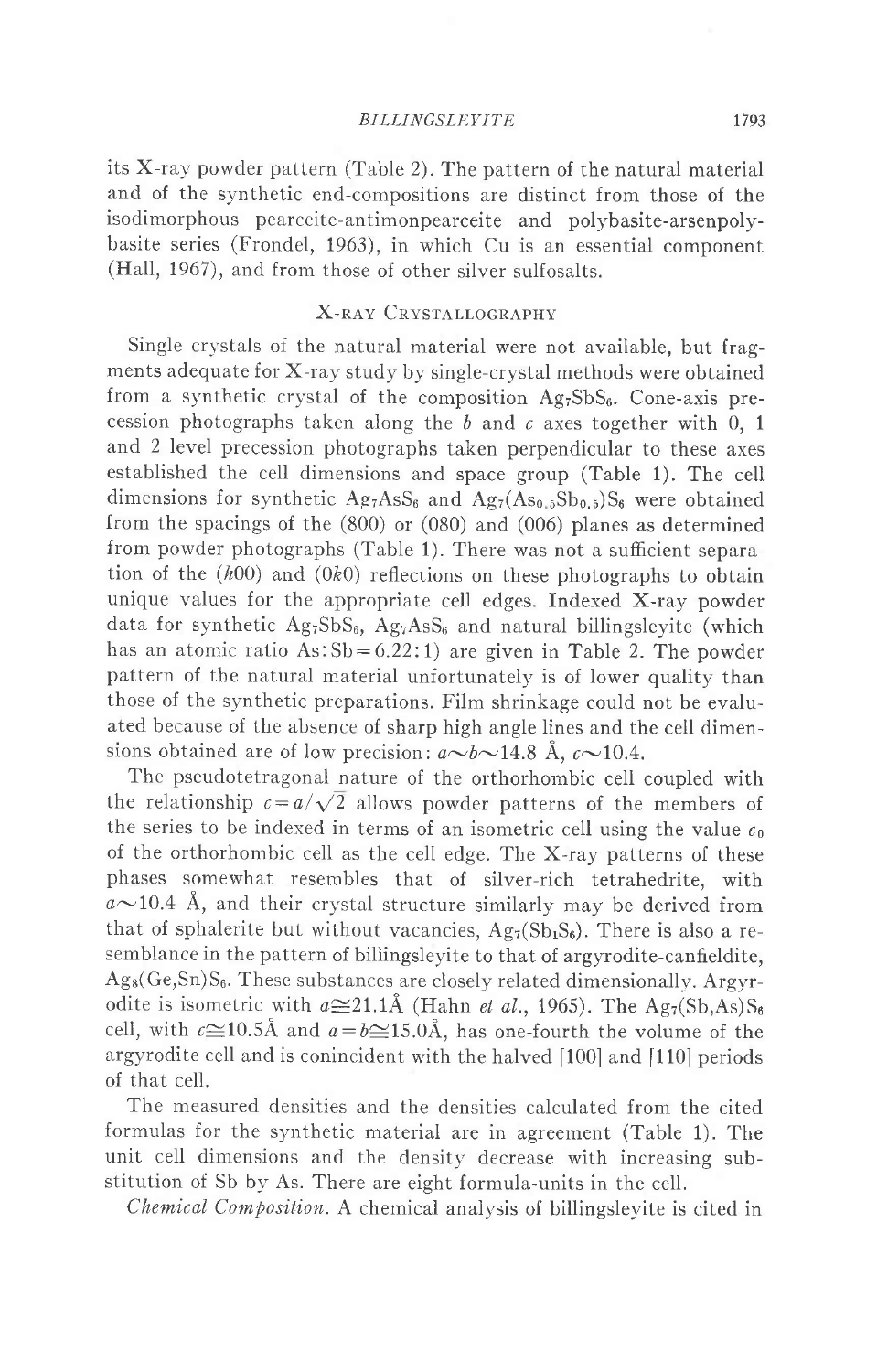|                         |               | Synthetic Ag7SbS <sub>6</sub> |                                          | Synthetic Ag7AsS <sub>6</sub>  |              | Billingsleyite     |              |
|-------------------------|---------------|-------------------------------|------------------------------------------|--------------------------------|--------------|--------------------|--------------|
| $\overline{I}$          | $d$ (meas.)   | $d$ (calc.)                   | hkl                                      | I                              | $d$ (meas.)  | I                  | d (meas.)    |
| $\,4\,$                 | 6.11          | [6, 11]<br>6.10               | 021<br>201                               | $\frac{4}{3}$                  | 6.06         | 3                  | 6.05         |
| $\sqrt{2}$              | $5 - 28$      | 5.29<br>5.28                  | 220<br>002                               |                                |              |                    |              |
| 1                       | 4.73          | 4.74<br>4.73                  | 130<br>310, 112, 221                     |                                |              |                    |              |
| 1                       | 4, 32         | 4.32<br>4.31                  | 022, 131, 311<br>202                     | 1/2                            | 4,29         | 1                  | 4.27         |
| 6                       | 3.53          | 3.53<br>$3 - 52$              | 041, 132, 330<br>401,312                 | $\overline{4}$                 | 3, 49        | $\overline{4}$     | $3 - 50$     |
| $\overline{5}$          | $3 - 34$      | 3.35<br>3.34                  | 240, 420, 331<br>113                     | 3                              | 3.31         | $\overline{2}$     | $3 - 32$     |
| $\overline{7}$          | 3.19          | 3.19                          | 023, 241, 421                            | 4                              | $3 - 16$     | $\mathbf{1}$       | 3:16         |
| 10                      | 3.05          | 3.18<br>3.06                  | 203<br>042                               | 10                             | $3 - 03$     | 10 <sup>°</sup>    | 3.04         |
| 5                       | 2 9 3         | $3 - 05$<br>2.94              | 402<br>150                               | 5                              | 2.91         | $\frac{4}{3}$      | 2.92         |
|                         |               | 2.93<br>2.83                  | 510, 223, 332<br>133, 151, 511, 242, 422 | $\overline{7}$                 | 2.80         | 7                  | $2 - 82$     |
| 6                       | 2.83          | 2.82<br>2.65                  | 313<br>440                               | $\overline{a}$                 | 2,62         | $\mathbf{1}$       | 2.61         |
| $\overline{2}$<br>×     | 2.64          | 2.64<br>2.57                  | 004<br>043, 152, 512, 350                | $\mathbbm{1}$                  | 2.54         |                    |              |
| $\mathbf{1}$            | $2 - 57$      | 2.56<br>2.50                  | 114,403<br>060,351                       | 7                              | 2:47         | 8                  | 2.48         |
| 6                       | 2.49          | 2.49                          | 600, 531, 333, 204                       | $\mathbf{1}^{\circ}$           | 2.40         | 1/2                | 2.42         |
| $\overline{2}$<br>$1\,$ | 2.43<br>2, 37 | $2 - 43$<br>2.37              | 061, 601, 243, 423<br>260, 620, 442      | $\bar{2}$                      | 2.36         | $\mathbf{1}$       | 2:36         |
| $\overline{4}$          | $2 - 31$      | 2.36<br>$2 - 31$              | 224<br>134, 314, 261, 621                | 3                              | 2.29         | 3                  | 2.30         |
| $\mathfrak{Z}$          | $2 - 26$      | 2.26<br>2.25                  | 062, 153<br>602,513                      | $\mathbf{z}$                   | 2.23         | $\overline{2}$     | 2.24         |
| 3                       | 2.16          | 2, 16<br>2, 12                | 044, 404, 262<br>170,550,443             | $\mathbf{2}$<br>$\overline{2}$ | 2.14<br>2.10 | $\mathbbm{1}$<br>ï | 2.16<br>2.11 |
| $\overline{c}$          | 2, 12         | 2.11<br>2.08                  | 334<br>171, 353, 460, 552                | 3.                             | 2.05         | $\overline{2}$     | $2 - 0$      |
| $\mathfrak{Z}$          | $2 - 08$      | 2 07                          | 115, 244, 711                            |                                |              |                    |              |
| 5                       | $2 - 04$      | 2.04<br>2.03<br>1.966         | 461,063,641<br>025, 205, 603<br>263      | 4                              | 2.02         | $3^{\circ}$        | 2.03         |
| $\sqrt{3}$              | 1.964         | 1.965<br>1.964                | 730<br>154,712                           | $\overline{2}$                 | 1.945        | $\mathbf{I}$       | 1.96         |
| 3                       | 1.932         | 1,963<br>1.933<br>1.932       | 623<br>462<br>642,734                    | 2                              | 1.912        | $\mathbf{Z}$       | 1.92         |
| $\ddot{\rm{o}}$         | $1 - 873$     | 1.874                         | 080<br>830                               | 5                              | 1.851        | 7                  | 1.86         |
| $\,1\,$                 | 1.843         | 1,870<br>1.845                | 081<br>354, 732, 801                     | $\mathbf{1}$                   | 1.824        | $\mathbbm{1}$      | 1.84         |
| $\mathbf{1}$            | 1.813         | 1841<br>1.815<br>1.814        | 064<br>553,820                           | 2                              | 1.796        | 1                  | 1.81         |
|                         |               | 1,813<br>1.789                | 713<br>463                               |                                |              |                    |              |
| $\overline{4}$          | 1.788         | 1.788<br>1.787                | 821<br>245                               | 3                              | 1.771        | z                  | 1.78         |

TABLE 2. X-RAY POWDER DATA FOR Ag<sub>7</sub>SbS<sub>6</sub>, Ag<sub>7</sub>AsS<sub>6</sub> AND BILLINGSLEYITE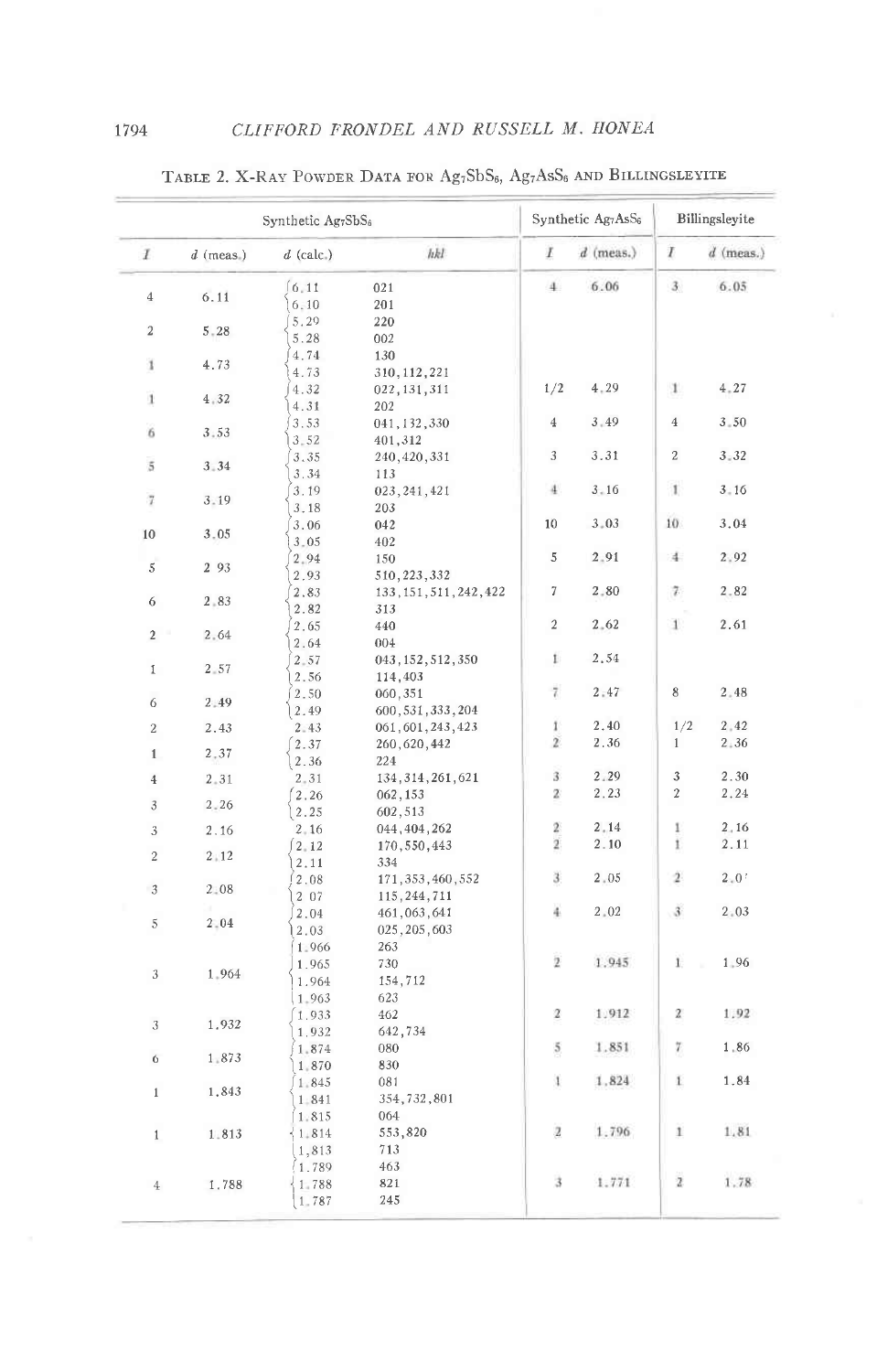|                |             | Synthetic Ag <sub>7</sub> SbS <sub>6</sub> |         |                         | Synthetic Ag7AsS <sub>6</sub> |                  | Billingsleyite |
|----------------|-------------|--------------------------------------------|---------|-------------------------|-------------------------------|------------------|----------------|
| $\bar{I}$      | $d$ (meas.) | $d$ (calc.)                                | hhl     | I                       | $d$ (meas.)                   | $\boldsymbol{I}$ | $d$ (meas.)    |
|                |             | 1.766                                      | 082     |                         |                               |                  |                |
| $\sqrt{2}$     | 1.764       | 1.765                                      | 660     |                         |                               |                  |                |
|                |             | 1.764                                      | 264     |                         |                               |                  |                |
|                |             | 1,719                                      | 282     |                         |                               |                  |                |
| $\mathbf{1}$   | 1.718       | 1.718                                      | 571     | $\mathbf 1$             | 1.699                         |                  |                |
|                |             | 1,717                                      | 373,751 |                         |                               |                  |                |
|                |             | 1.675                                      | 480     |                         |                               |                  |                |
| $\mathbf{1}$   | 1.674       | 1.674                                      | 662     |                         |                               |                  |                |
|                |             | 1.673                                      | 840     |                         |                               |                  |                |
| $\,2$          | 1.654       |                                            |         | $\sqrt{2}$              | 1,637                         | $\mathbf{I}$     | 1.65           |
| $\mathbf{1}$   | 1.633       |                                            |         | 1                       | 1.617                         | 1                | 1.63           |
| 1/2            | 1.615       |                                            |         | $\overline{\mathbf{c}}$ | 1.579                         | 1                | 1,59           |
| 3              | 1,595       |                                            |         | $\mathbf{1}$            | 1.562                         | $\sqrt{3}$       | 1.555          |
| 1/2            | 1,578       |                                            |         | $\sqrt{2}$              | 1.544                         | 1/2              | 1,519          |
| $\mathfrak{Z}$ | 1.560       |                                            |         | 1/2                     | 1.511                         | 1                | 1.497          |
| 1              | 1.529       |                                            |         | $\mathbf{1}$            | 1,482                         | 1                | 1.436          |
| 1/2            | 1.512       |                                            |         | 1/2                     | 1,439                         | $\mathbf{1}$     | 1.399          |
| 1              | 1.498       |                                            |         | $\mathbf{1}$            | 1.426                         | 1                | 1.377          |
| 1/2            | 1.482       |                                            |         | 1/2                     | 1.398                         | $\mathbf{1}$     | 1.339          |
| 1              | 1.454       |                                            |         | 1/2                     | 1.389                         | $\mathbf{1}$     | 1.313          |

TABLE 2. (Continued)

Plus additional lines.

<sup>a</sup> Cu radiation, Ni filter ( $\lambda=1,5418$  Å), corrected for film shrinkage, Indexing for Ag<sub>7</sub>SbS<sub>i</sub> based on  $a=14.96$  Å,  $b=14.99$ ,  $c=10.56$ .

Table 4. The analysis is close to the formula  $Ag_7(As_{0.86}Sb_{0.14})S_6$ , with  $\text{As:}\ 5b=6.22:1$  in atomic ratio. The analysis does not unequivocably establish this formula, however, since it is also close in ratios to several other known or hypothetical silver sulfosalts. That the correct formula is in fact Ag<sub>7</sub>(As, Sb)S<sub>6</sub> is established by the structural identity of the natural material with synthetic phases of the composition  $Ag_7AsS_6$  and Ag<sub>7</sub>SbS<sub>6</sub> found in the system Ag-Sb-As-S by the writers and by Roland (1965), Hall (1965) and Keighin and Honea (1966). These phases also were obtained bv Gaudin and McGlashin (1938) but their composition was not then known. The existence of a complete solid solution series between these compositions has been established by the writers. The name billingsleyite is restricted to that part of the solid solution series with  $As > Sb$  in atomic percent.

## **SYNTHESIS**

A synthetic silver sulfarsenide now known to be isostructural with billingsleyite and the antimony analogue of this compound were first synthesized by Gaudin and McGlashin (1938). These authors state that the two phases were stable products only in those experiments containing excess sulfur, and not in experiments lying on the  $Ag_2S-As_2S_3$  or  $Ag_2S-Sb_2S_3$  joins. The arsenical phase appeared in experiments with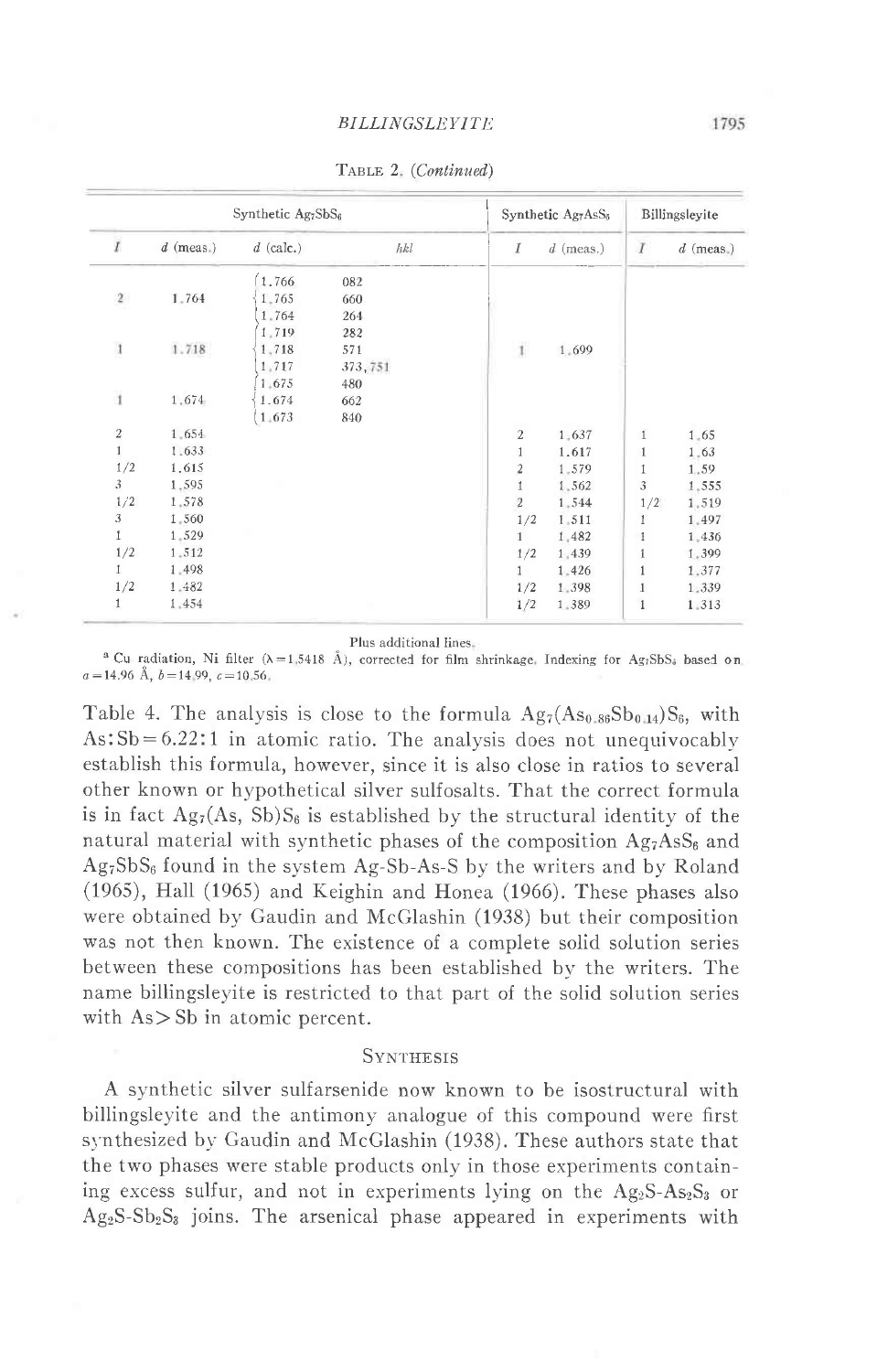|                | Ag    | Cu   | Fe   | As   | <b>Sb</b> | S     | Insol. | Total  |
|----------------|-------|------|------|------|-----------|-------|--------|--------|
|                | 75.59 | 0.02 | 0.06 | 5.73 | 1.50      | 16.28 | 0.61   | 99.79  |
| $\overline{2}$ | 76.22 | 0.02 | 0.06 | 5.78 | 1.51      | 16.41 |        | 100.00 |
| 3              | 73.32 |      |      | 6.10 | 1.90      | 18.68 |        | 100.00 |
| 4              | 77.00 |      |      | 5.76 | 1.50      | 15.74 |        | 100.00 |
| 5              | 74.86 |      |      | 5.60 | 1.46      | 18.08 |        | 100,00 |

TABLE 3. CHEMICAL COMPOSITION OF BILLINGSLEYITE

1. Billingsleyite North Lily mine. Jun Ito, analyst, 1956. Bi absent. Traces of Pb, Zn, Mn and Mg found by optical spectrographic analysis.

2. Analysis 1 recalculated to 100 percent after deducting insoluble (quartz).

3. Theoretical weight percentages for  $Ag_7(As, Sb)S_6$  with  $As:Sb=6.22:1$  in atomic ratio.

4. Theoretical weight percentages for  $Ag_{16}(As, Sb)_2S_{11}$  with  $As:Sb=6.22:1$  in atomic ratio. This composition represents a copper-free member of the pearceite formulatype.

5. Theoretical weight percentages for  $Ag_{16}(As, Sb)_2S_{13}$  with As:Sb=6.22:1 in atomic ratio.

excess sulfur and an  $Ag_2S: As_2S_3$  ratio of about 9:1 was suggested for this phase. Both Roland (1965) and Hall (1966) synthesized  $Ag_7AsS_6$  as a stable phase in the system Ag-As-S. The synthesis of the antimony analogue of billinsleyite  $(Ag_7SbS_6)$  is recorded in the sulfur-rich portion of the system Ag-Sb-S by Hall (1965) and Keighin and Honea (1966).

In the present study, billingsleyite and its antimony and mixed arsenic-antimony analogues were synthesized in sealed silica-glass or

| Number<br>of runs        | Composition                | Temperature<br>range          | Products <sup>a</sup>                        |
|--------------------------|----------------------------|-------------------------------|----------------------------------------------|
| 4                        | $9Ag_2S: As_2S_5+S$        | $206^{\circ} - 487^{\circ}$ C | $blg+arg+S_{liq}$                            |
| 4                        | $8Ag_2S: As_2S_5+S$        | $307^{\circ}-405^{\circ}$ C   | $blg + arg + SIia$                           |
| 8                        | $7Ag_2S:As_2S_5+S$         | $195^\circ - 487^\circ$ C     | $blg + S1$                                   |
| 4                        | $5Ag_2S: As_2S_5 + S$      | $206^\circ - 487^\circ$ C     | $blg + pu + Sliq$                            |
| $\overline{4}$           | $8Ag_2S:AsSbS_5+S$         | $307^{\circ} - 405^{\circ}$ C | $blg_{ss}$ +arg+pu <sub>ss</sub> + $S_{liq}$ |
| 12                       | $8Ag_2S:5b_2S_5+S$         | $200^{\circ} - 405^{\circ}$ C | $Sb-blg+arg+pr+Sliq$                         |
| 6                        | $7Ag_2S:Sb_2S_5+S$         | $320^{\circ} - 397^{\circ}$ C | $Sb$ -blg + $\arg$ + $pr$ + $S_{liq}$        |
| 6                        | $6Ag_2S:Sb_2S_5+S$         | $320^\circ - 397^\circ$ C     | $Sb$ -blg + $\arg$ + $pr$ + $S_{liq}$        |
| 4                        | $5.5Ag_2S:Sb_2S_5+S$       | $270^{\circ} - 351^{\circ}$ C | $Sb$ -blg + $\arg$ + $pr$ + $S_{liq}$        |
| $\overline{\mathcal{L}}$ | $5A\mathcal{B}S:Sb_2S_3+S$ | $345^{\circ} - 397^{\circ}$ C | $Sb$ -blg $+arg+pr+Sliq$                     |

TABLE 4. SYNTHESIS OF BILLINGSLEYITE

 $b_1$  blg = billingsleyite, blg<sub>ss</sub> = billingsleyite solid solution, Sb-blg = antimony analogue of billingsleyite,  $arg = argenite$ ,  $pu = proxite$ ,  $pu_{ss} = proxite$  solid solution,  $pr =$ pyrargyrite, S<sub>liq</sub>=sulfur liquid. Vapor present in all experiments.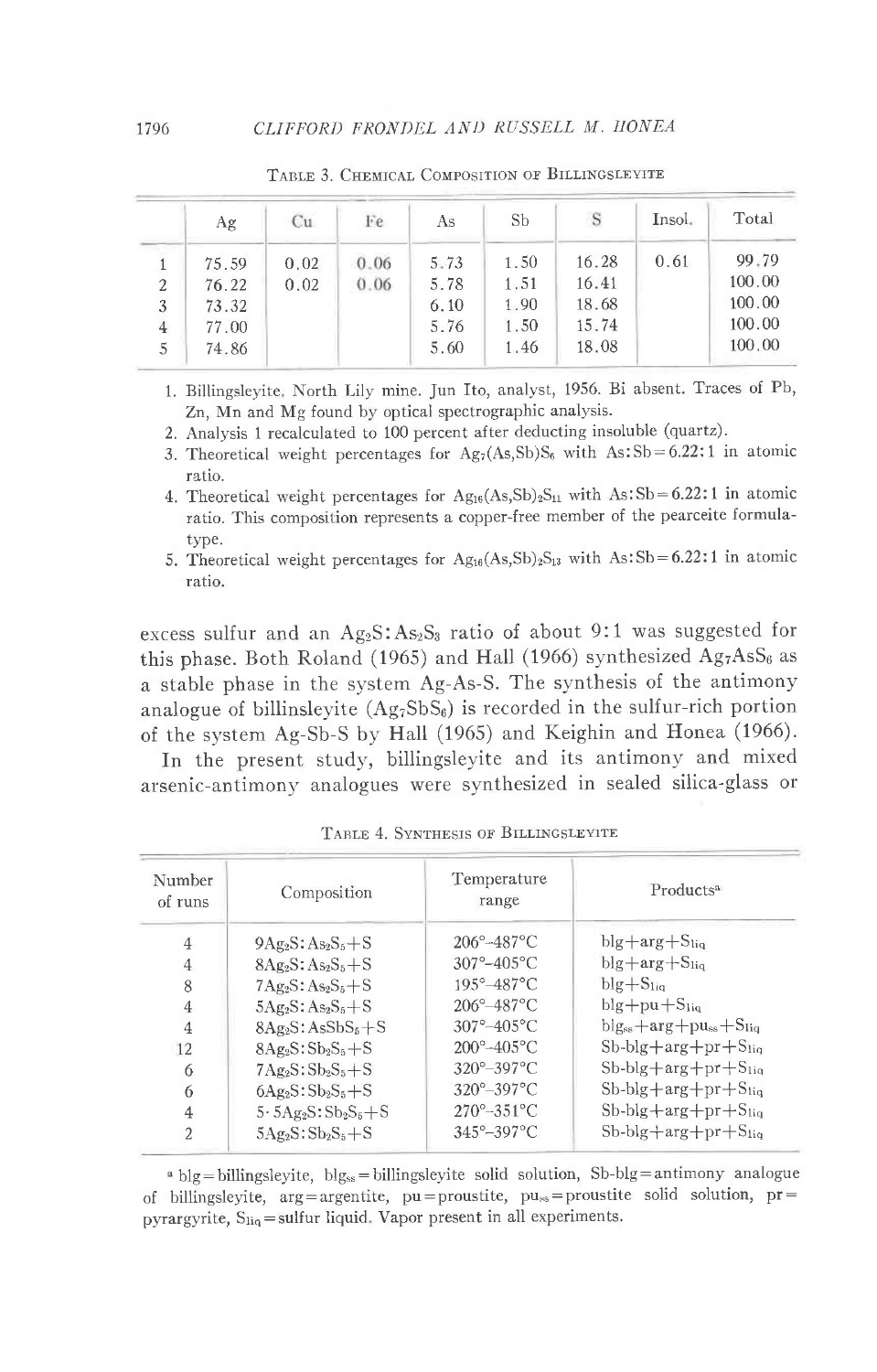pyrex tubes containing appropriate amounts of the elements and heated at predetermined temperatures. To reduce vapor space and prevent oxidation the excess volume in each tube was filled with a solid glass rod having a diameter slightly less than that of the tube, and the tube was then evacuated. Starting materials were reagent grade silver metal, reagent grade antimony powder, "purified" arsenic powder, and U.S.P. grade sulfur powder. The powdered arsenic was purged of oxides by heating it in a stream of nitrogen to temperatures above that of volatilization for  $As_2O_3$ . In the experiments tabulated in Table 4 an amount of sulfur twice that required by stoichiometric ratios of the sulfides was used, so that all products are in equilibrium with excess sulfur. After weighing, the starting materials were mixed thoroughly in an agate mortar and placed as one-half to one gram charges in glass tubes as described above. After evacuation the tube was sealed approximately two inches above the charge with an oxy-acetylene flame. Continuous temperature records were obtained by use of chromel-alumel thermocouples connected to a Leeds and Northrup recorder. Fluctuations in line voltage resulted in a maximum variation of  $+7^{\circ}$ C from the temperature set for the experiment. All experiments were water quenched to room temperature immediately on removal from the furnace.

Products of the various experiments are tabulated in Table 4 along with starting compositions and the heating temperatures. It may be noted that billingsleyite and its antimony analogue form over a wide compositional range. Argentite crystals formed quite readily in many of the runs, both dispersed throughout the charge and as segregated masses at the bottom of the charge. Heating times for the syntheses varied from 2 weeks at the higher temperatures (above  $400^{\circ}$ C) to 34 weeks for the lower temperature experiments (near 200"C). The reaction rates were significantly slower at temperatures below 300°C, and extended heating times were found necessary for more or less complete reaction of the early-formed AgzS with the other components of the runs. Larger crystals (to 1 mm) of the billingsleyite analogues were formed only in runs of long duration.

While most of the arsenic runs equilibrated, the products of the antimony-bearing runs represent disequilibrium assemblages of four condensed phases (or five phases including vapor)<sup>1</sup>, and it was not possible in the present study to prepare  $Ag_7SbS_6$  as the single silver-bearing phase. Further work on equilibrium relations in the Ag-Sb-S system is in progress and will be reported at a later date. It should be emphasized that X-ray and specific gravitv measurements reported in this paper for

<sup>1</sup> Five phases can only occur at an invariant point in a three component system.